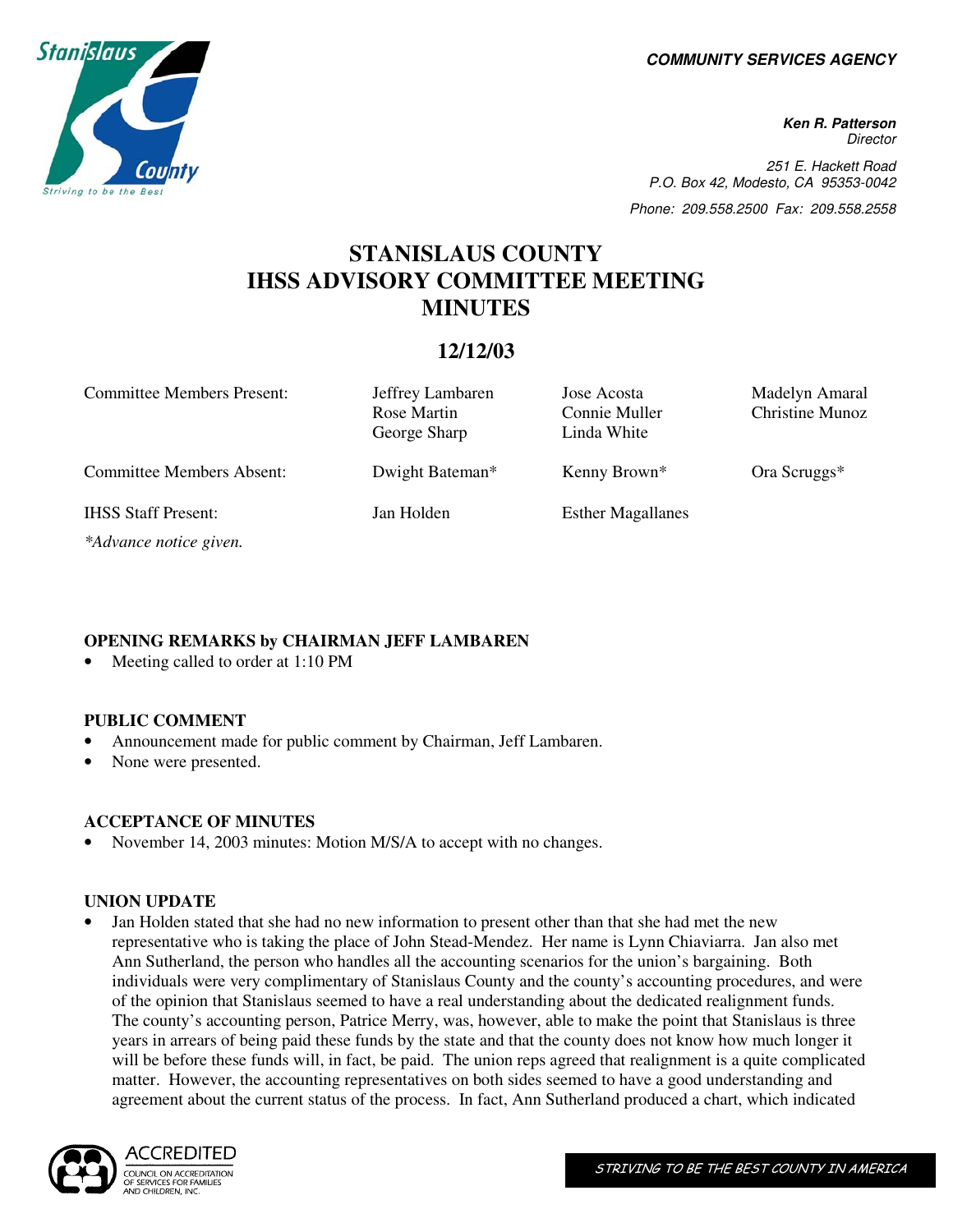that, statewide, counties are owed \$460 million in realignment funds for the IHSS program. She also wanted to make it very clear that the United Domestic Workers' (UDW) General Counsel, (Fahri Jeffers), was working very hard on a trailer bill that would offer parity to the three counties that are not public authority counties.

- Madelyn Amaral asked about the source of realignment funds, i.e., state vs. federal. Jan Holden stated that they are sales tax funds and explained that there are three trust funds for realignment: one for health services, one for mental health and one for social services programs, which would include programs such as IHSS. The funds are a percentage of sales tax revenue and are subject to fluctuation depending upon the amount of sales tax collected. This fluctuation may result in a county not receiving enough funds to cover their programs in a given year, however, the program includes a provision that the funds will be "caught up" in subsequent years as the sales tax revenues improve.
- Jeff Lambaren informed the committee that the next union meeting is scheduled to take place on December 17, 2003.

# **BUDGET UPDATE**

- Jeff Lambaren relayed a news item indicating that the governor and the assembly had come to terms, but that senate review was still pending.
- Jan Holden relayed a news item, which stated that one of the cutbacks considered was to do away with residual programs.
- Madelyn Amaral expressed serious concern that cutbacks are unfairly targeting family member providers (particularly parents of adult children and spouses) who have sacrificed their own financial security to care for family members.

# **LEGISLATION**

- Draft of Jeff Lambaren's letter inviting Assemblyman Aghazarian to an upcoming IHSSAC meeting was handed out to committee.
- M/S/A/ to send letter as drafted.

# **HOMEMAKER UPDATE**

Jan Holden reported that after a long wait, all clearances have come back and there are now four homemakers working. The first hours worked have been documented.

## **ANNUAL REPORT**

- Jeff Lambaren relayed pricing information he received from Central Services: a quote for 25 2-sided pages, spiral bound, card stock front and back covers and one 11" x 17" foldout, all black and white, came in at \$75.00 for 50 copies. Jeff noted that adding color would increase the cost. Jeff also reviewed proposed distribution of annual report: one for each committee member, one for each of the Board of Supervisors, one for CEO's office, one/each for Ken Patterson, Paul Birmingham, Jan Holden, Robert Taylor, Maria Childers, plus multiple copies of black/white handout copies.
- Committee agreed to save additional discussion for next meeting (01/09/04) when Kenny Brown is present.

# **RESPONSE TO EQUITY SUPPORT LETTER from ASSEMBLYMAN GREG AGHAZARIAN**

See "Legislation" above.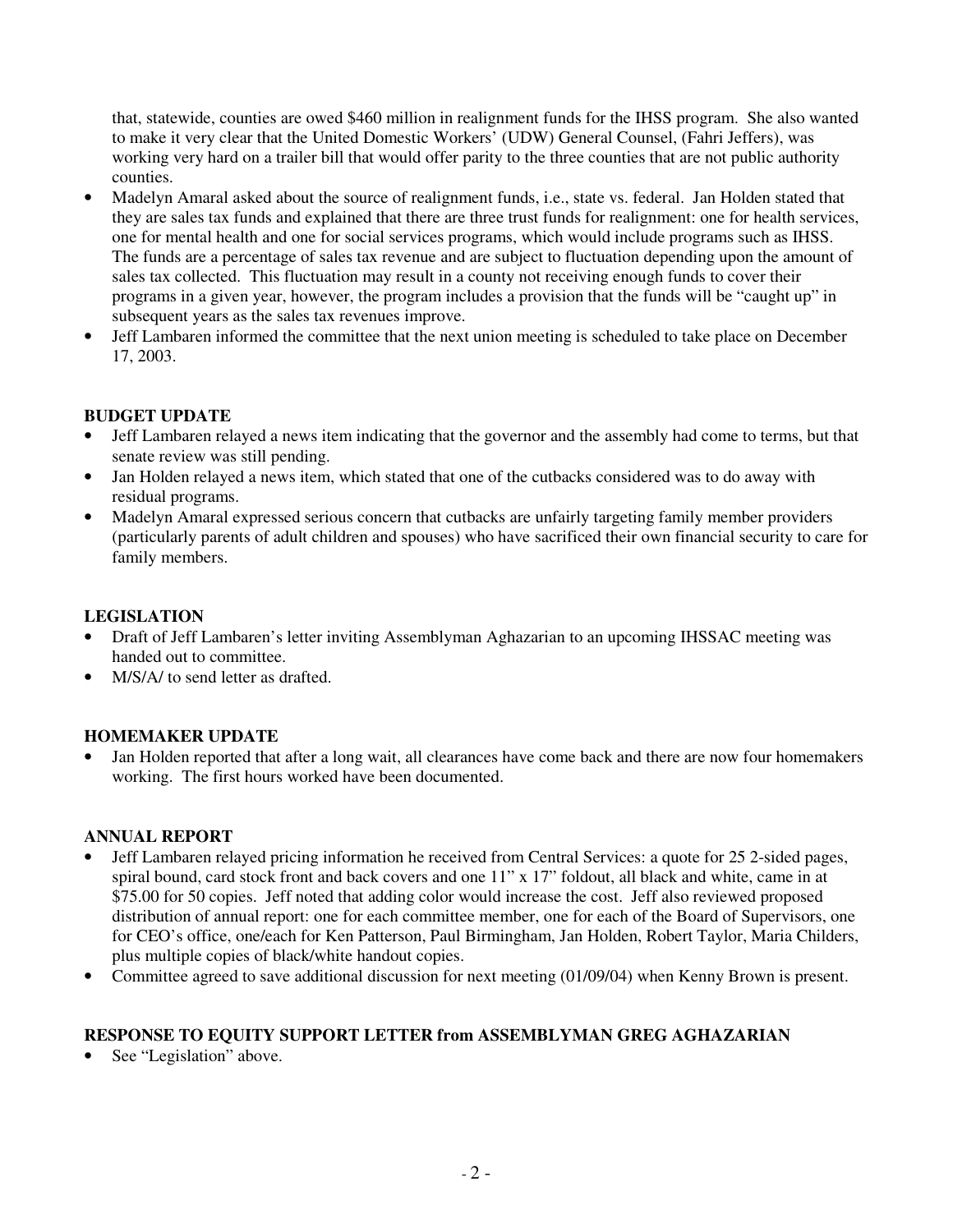# **REGISTRY SOFTWARE UPDATE**

• Committee agreed to save discussion for next meeting (01/09/04).

# **AGENDA ITEMS FOR JANUARY 9, 2004 MEETING**

- Minutes
- Union Update
- Budget Update
- Legislative Update
- Annual Report
- Registry Software Update
- Transition to Public Authority
- Annual Retreat

Meeting adjourned @ 2:12 PM Esther Magallanes, Recorder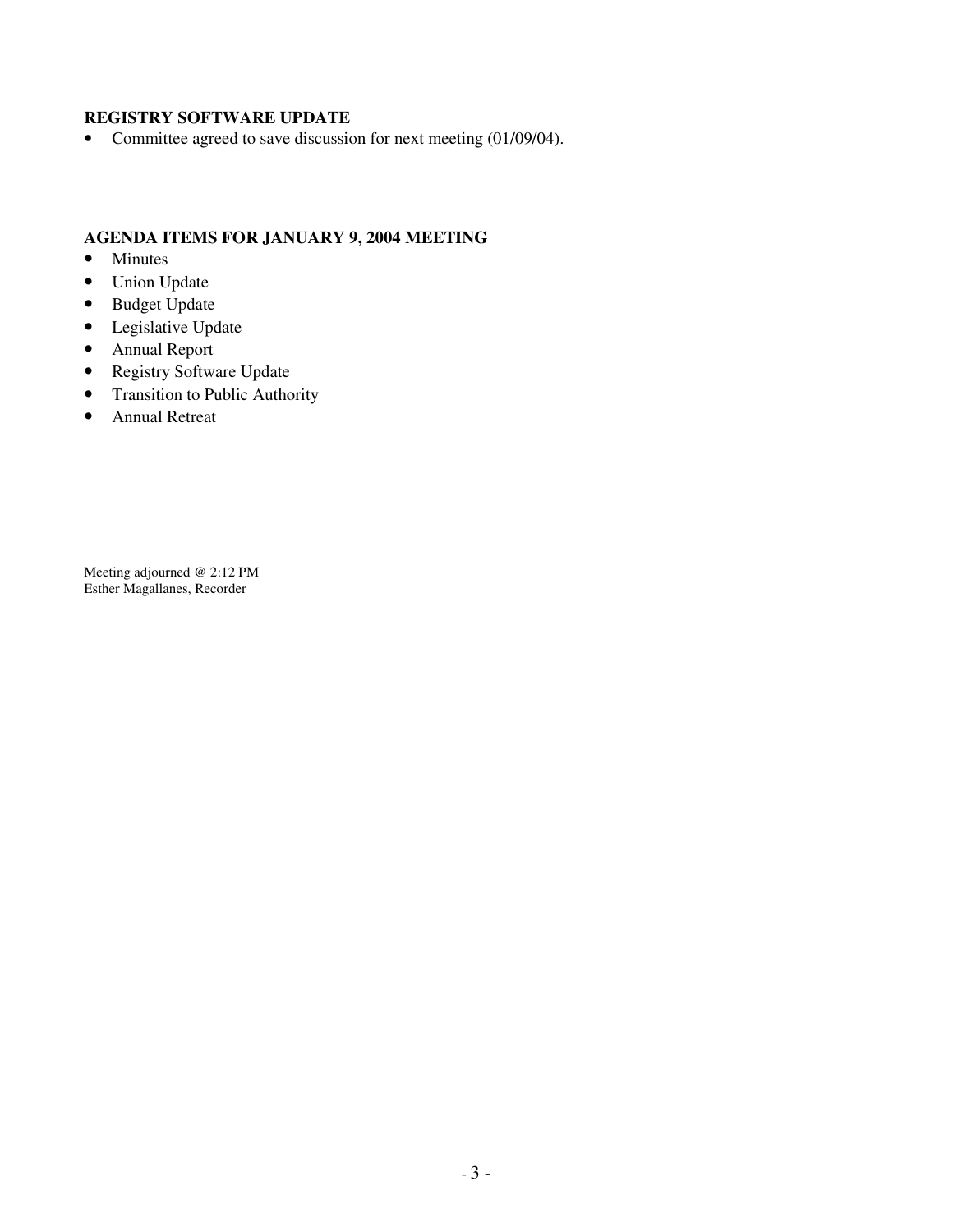

#### **COMMITTEE MEMBERS**

Jeffrey M. Lambaren, Chair Advocate

Kenny Brown, Co-Chair Advocate

Jose Acosta Advocate

Madelyn Amaral Advocate

Dwight Bateman Advocate

Rose Martin Advocate

Connie Muller Advocate

Christine L. Munoz Advocate

Ora Scruggs Advocate

George Sharp Advocate

Linda White Advocate

#### **CSA SUPPORT STAFF**

Paul Birmingham Manager III

Jan Holden Manager II

**Esther Magallanes** Committee Clerk

# **STANISLAUS COUNTY COMMUNITY SERVICES AGENCY IN-HOME SUPPORTIVE SERVICES ADVISORY COMMITTEE**

P.O. BOX 42, MODESTO, CA 95353-0042 FAX: (209) 558-2681

December 11, 2003

Assemblyman Greg Aghazarian California State Assembly, 26th District **State Capitol** Room 2130 Sacramento, California 94249-0026

Dear Mr. Aghazarian:

I would like thank you on behalf of the Stanislaus County In-Home Supportive Services (IHSS) Committee for your letter of October 29, 2003. In that letter you expressed a budget concern regarding equity for the county-administered In-Home Supportive Services individual provider (IP) program.

It is our considered opinion that the county-administered IP program is significantly more efficient and less costly than the public authority (PA) method. Stanislaus County will spend more state and county money if it elects to create a public authority in order to increase the wage for its providers. This issue was addressed in the California State Auditor's report on In-Home Supportive Services dated September 1999. (A copy of this report is enclosed for your reference.) It is also important to note that, particularly in view of current budget concerns, no one is tracking methods less costly than the public authority mode for implementing AB1682.

I believe you would find our committee's discussion on this topic to be of substantial benefit in enhancing your insight and understanding of the IHSS program, and it would be our great pleasure to have you and/or your representative attend one of our upcoming meetings. A calendar of our meetings is enclosed for your scheduling purposes. We strongly urge you to attend at your earliest convenience and promise a lively and informative session.

Sincerely.

Jeffrey M. Lambaren, Chairman **Stanislaus County** In-Home Supportive Services Advisory Committee

JML/em

Enclosures

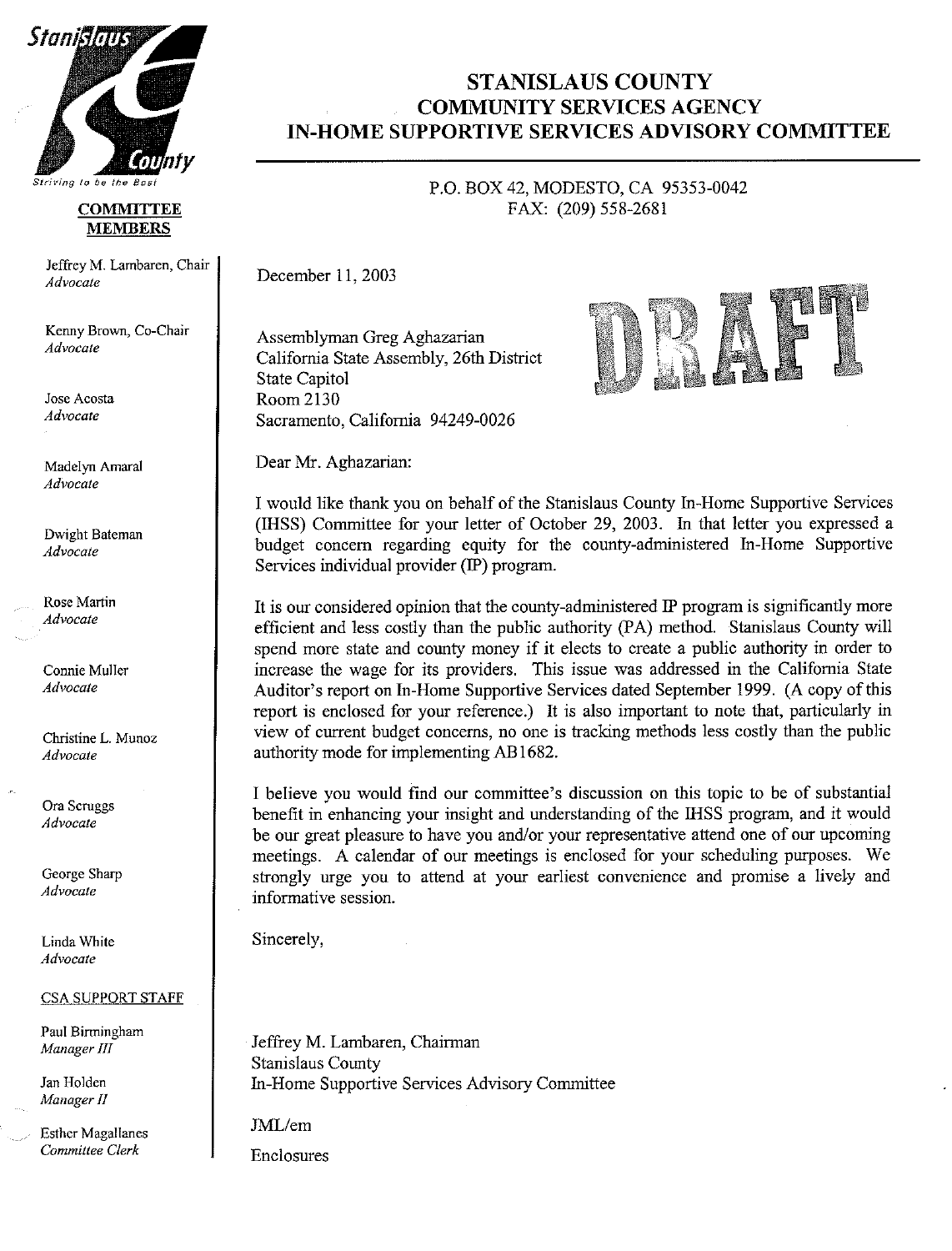**STATE CAPITOL** P.O. BOX 942849 SACRAMENTO, CA 94249-0026 (916) 319-2026 FAX (916) 319-2126

**DISTICT OFFICE** 4557 QUAIL LAKES DR., SUITE C-3 STOCKTON, CA 95219 (209) 473-6972 FAX (209) 473-6977

# Assembly California Legislature

**GREG AGHAZARIAN** ASSEMBLYMEMBER, TWENTY-SIXTH DISTRICT

## October 29, 2003

Mr. Jeffrey Lambaren, Chairman **Stanislaus County** In-Home Supportive Services Advisory Committee P. O. Box 42 Modesto, CA 95353-0042

Dear Mr. Lambaren:

Thank you for your recent letter informing me that the IHSS advisory Committee supports legislation that will allow parity of full State participation in the funding of the IHSS Program regardless of a county's employer of record structure and asking me to support legislation that would allow parity or equal treatment under the law. 장학을 당해 달아들이 보

Please be assured that as I contemplate my legislative package for the 2004 Legislative year, I will certainly keep the Committee's concerns in mind. While I believe strongly that parity and equal treatment are very important, it may be difficult to successfully move such a piece of legislation through the budget process this next year due to the deficit.

Again, thank you for taking the time to write and share you concerns with me. I appreciate hearing from you and having the benefit of your input.

 $\sim$ 

(2) 2012年4月

法法国法院 医加拿大

Best regards. **GREG AGHAZARIAN** 

GA:aka is a mathor teglamica that would also part of equal next natural ្រះ ប្រ<sub>ប</sub>្រមាន ខេត្ត<del>នាងរៀននុង ០</del>ខែ ប្រធានវិទ្យា លោ ៥០ ០៣ កើតរាលារ៉ា នរិពាលរដ្ឋាន ០ នៅ (3) 的复数单离离板 粗碎结构 購入 自动软件 网络中的复数 指示部的手段 **"这些人是,你不能做到我的想法对我最具**的,也都会会会感到的人的。" 地名卡尔

#### **COMMITTEES**

#### **VICE CHAIR**

· ENVIRONMENTAL SAFETY AND **TOXIC MATERIALS** 

#### **MEMBED**

**. BUSINESS AND PROFESSIONS** · JOBS, ECONOMIC DEVELOPMENT AND THE ECONOMY

#### **SELECT COMMITTEES**

- CALIFORNIA PORTS
- THE DEVELOPMENT OF A 10TH UC CAMPUS
- **. EMERGING ISSUES IN CALIFORNIA COMMUNITIES**
- HATE CRIMES
- \* RURAL ECONOMIC DEVELOPMENT
- · WATER MANAGEMENT, STORAGE, **CONSERVATION AND SUPPLY**

#### **JOINT COMMITTEE**

· DEVELOP A MASTER PLAN FOR **EDUCATION**